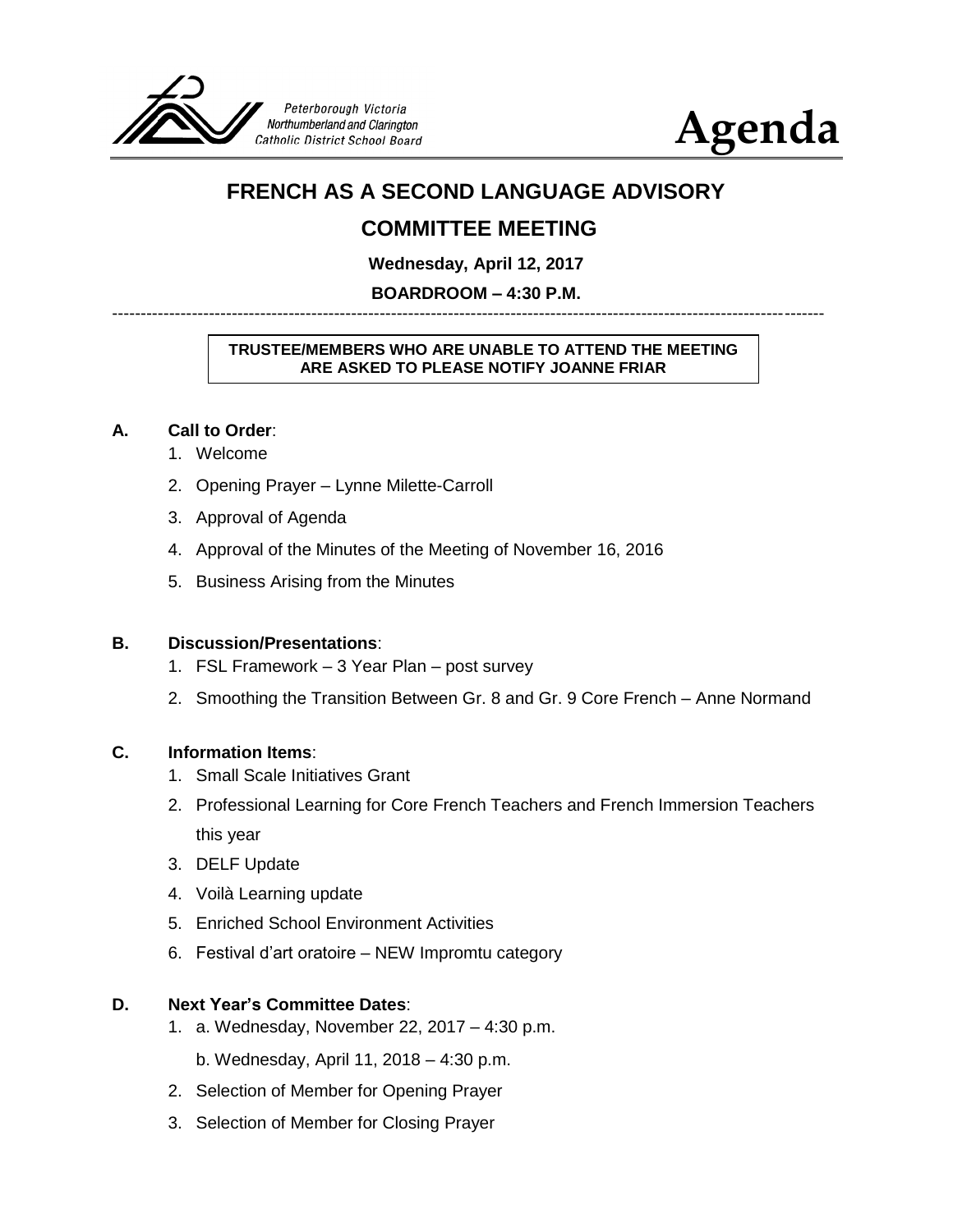# **E. Conclusion**

- 1. Closing Prayer Anne Normand
- 2. Adjournment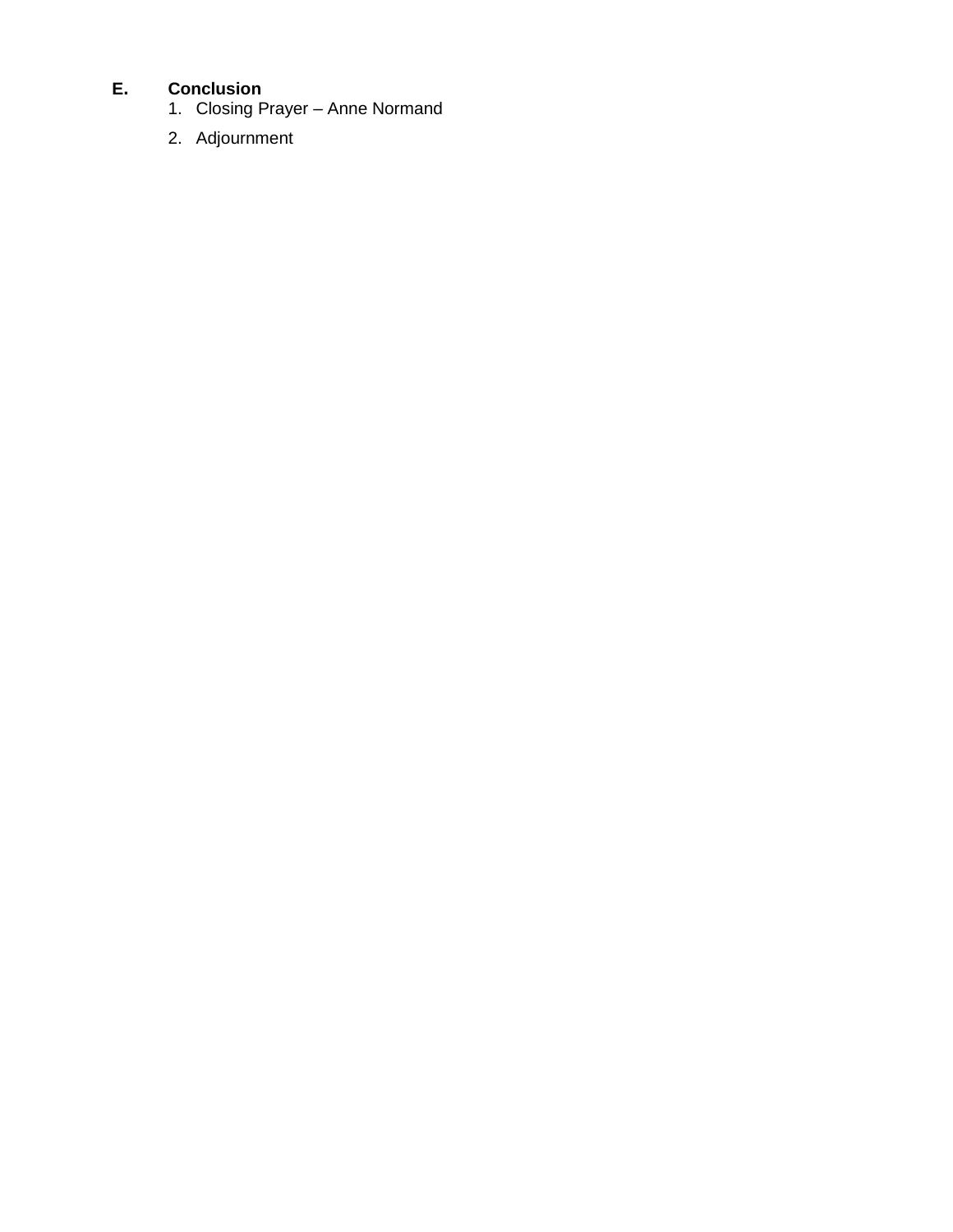2016 FSL 5





**The Minutes of the French as a Second Language Advisory Committee Meeting held on Wednesday, November 16, 2016 at 4:30 p.m. in the Boardroom at the Catholic Education Centre.**

#### PRESENT:

| <b>Trustees/Members</b> | Linda Ainsworth, Mark Joly, Adam White, Lynne Milette-Carroll,<br>Aniela d'Avernas, Virginia Marini, Meaghan Tahon,<br>Nancy Guillemette, Anne Normand |
|-------------------------|--------------------------------------------------------------------------------------------------------------------------------------------------------|
| Administration          | Dawn Michie, Sharon Lajoie                                                                                                                             |
| Absent/Regrets          | Juliet Fullerton, Marie-Claude Caron Charette                                                                                                          |
| Recorder                | Joanne Friar                                                                                                                                           |

## **A. Call to Order**:

1. Welcome

Dawn Michie welcomed everyone to the meeting.

2. Opening Prayer

Sharon Lajoie led the opening prayer.

3. Approval of Agenda

MOTION: Moved by Lynne Milette-Carroll, seconded by Nancy Guillemette

that the Agenda be approved with the following addition:

B. 8 - Enrolment in Secondary School Courses.

**Carried** 

4. Approval of the Minutes of the Meeting of April 20, 2016

MOTION: Moved by Mark Joly, seconded by Nancy Guillemette

that the Minutes of the Meeting of April 20, 2016 be approved.

**Carried**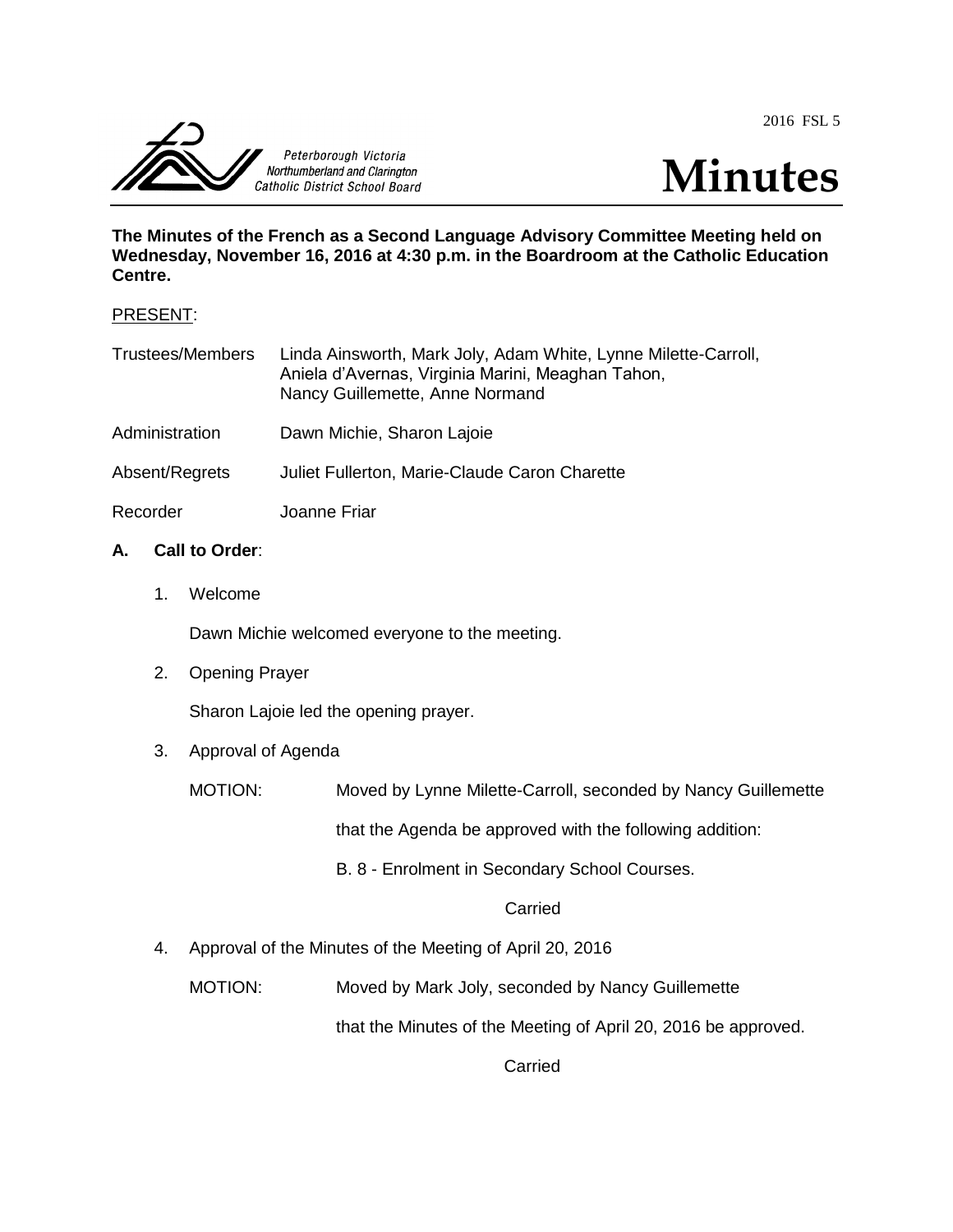#### 5. Business Arising from the Minutes

There was no business arising from the Minutes.

#### **B. Discussion/Presentations**:

1. FSL Framework

Sharon Lajoie provided the Framework for French as a Second Language, Kindergarten to Grade 12 – 3 Year Plan, for the committee members to review. The Board is now in Year 3 of this plan, a new 3 Year Plan will begin in September 2017.

During discussion, questions arose about the amount of input Core French teachers have in recommending the level of placement for Grade 8 students transitioning to secondary school level French instruction.

Dawn Michie will take this item to the next Director's Meeting reminding principals of the importance of the Core French teacher's input.

2. 2016-17 FSL Plan

Sharon Lajoie outlined the spending plan for the special grant from the Canada-Ontario Agreement on Minority-Language Education and Second Official-Language Instruction for this year:

- i. Support for Education Staff and Research
	- CEFR-related professional development
	- other professional development i.e. DELF, ACPI and OMLTA conferences

On November 25, 2016, Core French teachers will be participating in a Focused Networking professional development day at the Catholic Education Centre. Teachers will also be participating in professional development on November 29, 2016, where they will share strategies to support the implementation of the Common European Framework of Reference in Core French classrooms, grades 4 to 12.

PVNC will be participating in Phase 4 of the provincial Diplôme d'étude en langue française (DELF) project. Discussion took place on how to better promote DELF to students and parents as students transition to secondary school, and, how to encourage students to continue with French instruction throughout secondary school and qualify to write the Diplôme d'étude en langue française.

Our Board is partnering with the Kawartha Pine Ridge District School Board to offer DELF correcteur training from July 4 to 7, 2017. Administration will look at opportunities with other boards for teachers who are interested in receiving this training.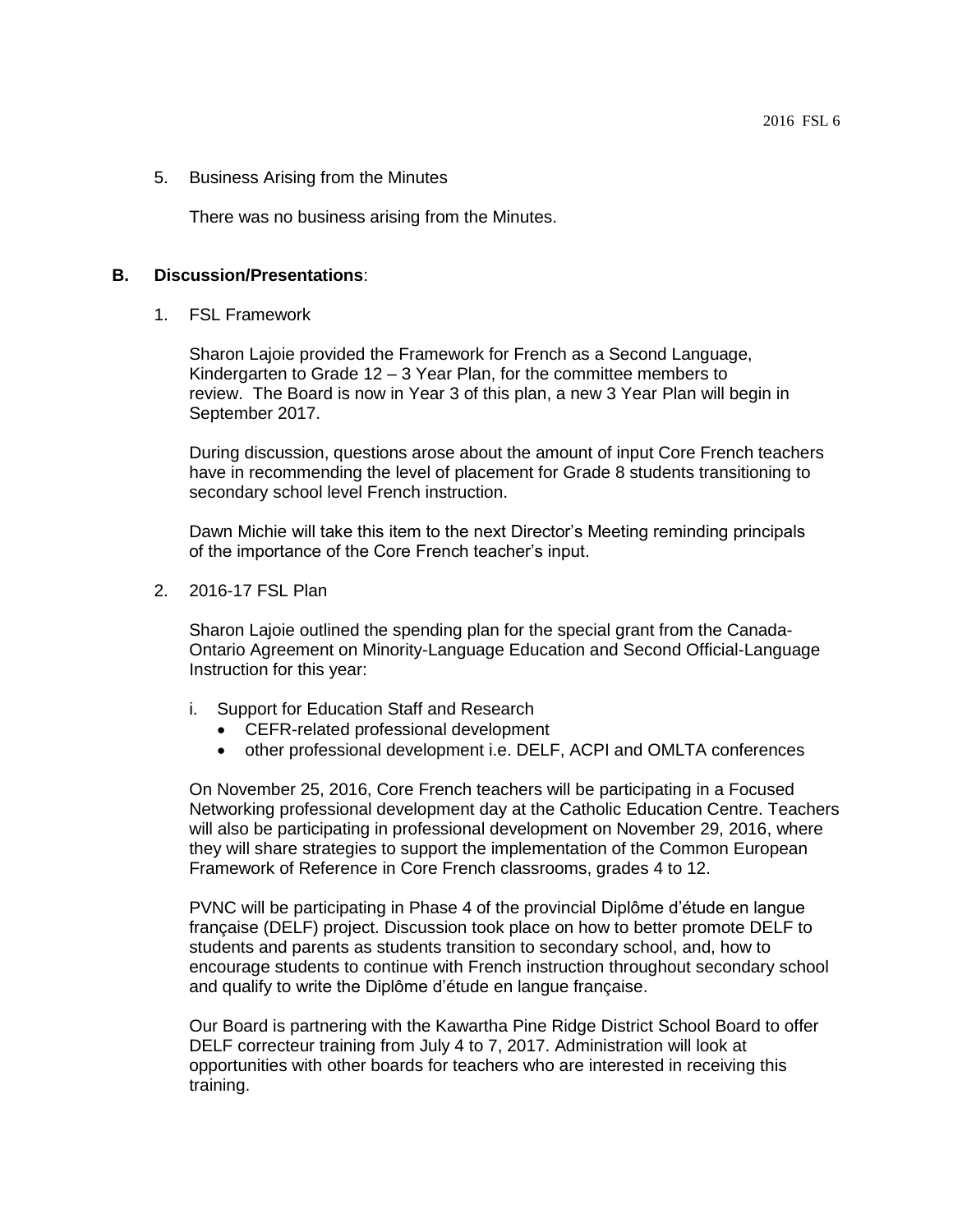Six French Immersion teachers attended the ACPI conference in Niagara Falls in October and there will be opportunities for teachers to attend the OMLTA conference in Toronto in the Spring.

- ii. Enriched School Environment
	- schools are eligible to apply for up to \$500 to assist with the cost of their students participating in a number of approved activities. There is \$14,500 available to fund this initiative this school year
- iii. CEFR Provincial and Regional Activities
	- $\bullet$  Barrie Region Collaborative Inquiry  $-4$  to 5 teachers will be invited
	- Provincial DELF Project funding for 7 students, the FSL grant will cover the costs for 23 additional Grade 12 students to participate
- iv. Small-scale Initiatives
	- the Board received \$7,500 to help support the costs for the new French Immersion classrooms at Good Shepherd Catholic Elementary School
- 3. Student Engagement and Well-being in FSL Inquiry Project

Our Board is one of five boards in the province that has been invited to participate in this project. The goal is to increase student engagement in order to encourage more students to stay in French. The focus for the project will be St. Stephen Catholic Secondary School, and, its feeder schools: St. Elizabeth, St. Francis and Holy Family Catholic Elementary Schools.

4. Voilà Learning

The cost for the Board to subscribe to this on-line homework help site this year is \$900, decreased from \$1900 the previous year. Students are now able to access help with French, English and Math. It was noted that this service can also be used as a practice tool, when the student does not have homework. Brochures advertising the program will be sent to all students. Committee members suggested posting information on the communication monitor in the schools, as well as tweeting it out.

5. OMLTA Fall Conference

The Board is hosting this conference on Saturday, November 19, 2016 at Holy Cross Catholic Secondary School. 160 participants have registered to attend as well as 26 exhibitors.

6. Resources to Support New Core French Teachers

Anne Normand requested that Administration consider purchasing teacher guides/resources to assist new French teachers by providing them with materials they could use when they begin teaching. A lack of teaching resources in the schools for new French teachers can be a significant issue for them. Discussion took place regarding any possible funding sources for these materials, and, leadership